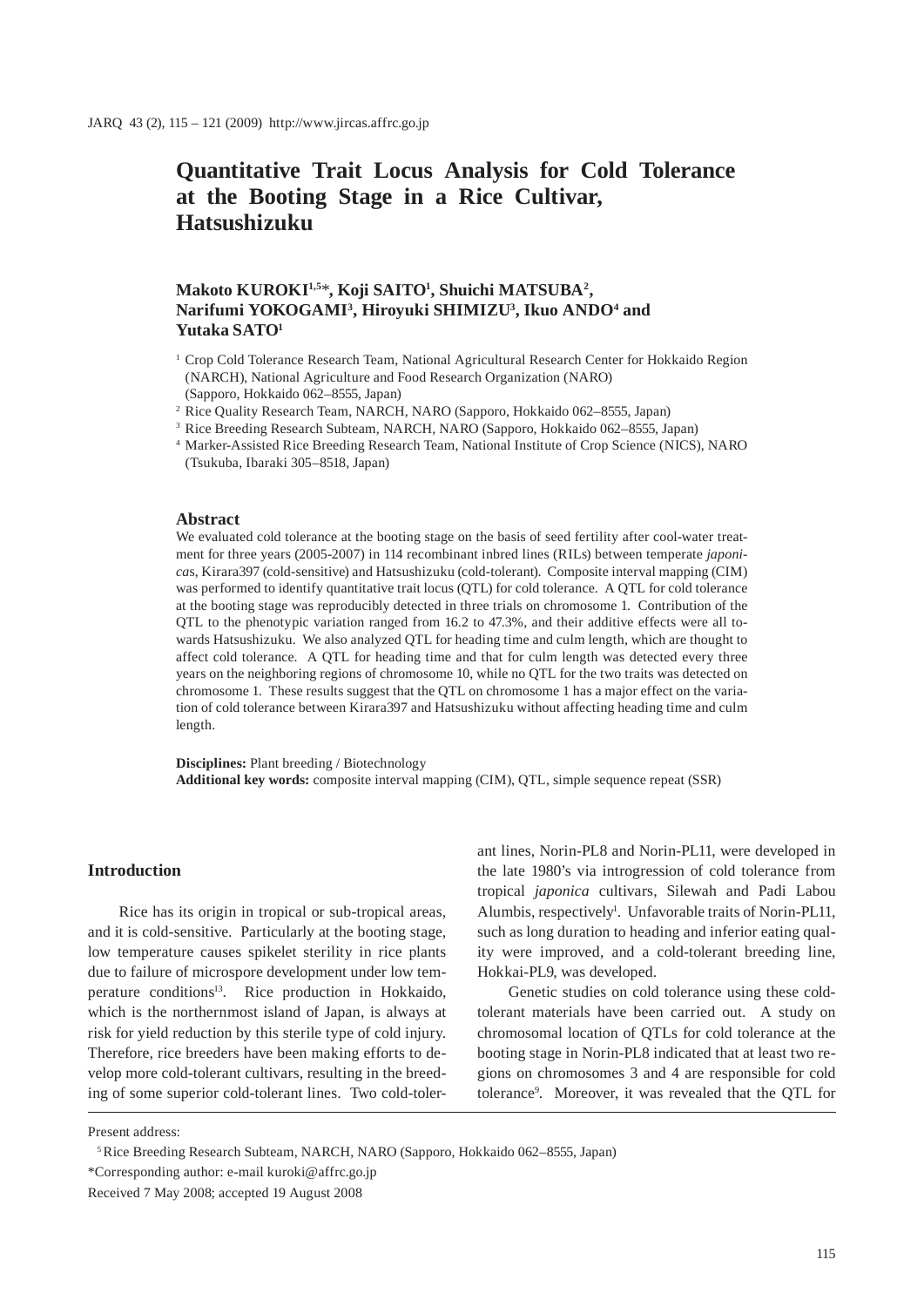cold tolerance on chromosome 4 of Norin-PL8 consists of two closely linked genes, *Ctb1* and *Ctb2*10, and *Ctb1* was delimited to a  $56$ -kb region<sup>11</sup>. Kuroki et al.<sup>6</sup> detected a QTL for cold tolerance of Hokkai-PL9 on chromosome 8, and the region responsible for the QTL was narrowed down to a 193-kb interval. Takeuchi et al.<sup>14</sup> mapped QTLs for cold tolerance in a cross between temperate *japonica* cultivars, Koshihikari (cold-tolerant) and Akihikari (coldsensitive), on chromosomes 1, 7 and 11. QTLs for cold tolerance were also mapped on chromosomes 1, 2, 3, 5, 6, 7, 9, and 12 in *japonica*  $\times$  *indica* crosses<sup>2</sup>.

The objective of this study was to locate QTLs associated with rice cold tolerance at the booting stage. We used recombinant inbred lines (RILs) developed from a cross between the *japonica*s Kirara397 (cold-sensitive) and Hatsushizuku (cold-tolerant). Heading time and culm length, as relevant traits to cold tolerance, were also analyzed. The reproducibility of the detected QTLs was confirmed by three trials in 2005–2007.

#### **Materials and methods**

## **1. Plant materials**

Hatsushizuku is a cold-tolerant rice cultivar in Hokkaido and was selected from the cross of Matsumae/ Jou116//Hokkai258. Matsumae and Hokkai258 are temperate *japonica*s in Hokkaido, while Jou116 is an *indica* breeding line. Kirara397 is a cold-sensitive temperate *japonica* and is a leading cultivar in Hokkaido. The  $F<sub>2</sub>$ plants between Kirara397 and Hatsushizuku were advanced through the single seed descent (SSD) method, and 114 recombinant inbred lines (RILs) were established for analysis of cold tolerance. The  $F_6$ ,  $F_7$  and  $F_8$  generations were used in 2005, 2006 and 2007, respectively.

### **2. Evaluation of cold tolerance**

Cold tolerance was evaluated by the cool water irrigation method4,12 in a paddy field (National Agricultural Research Center for Hokkaido Region, Sapporo, Japan). The field was irrigated with cool water controlled at 19.4ºC from the primordial stage to the completion of heading (from June 28 to September 8 in 2005, from June 28 to September 4 in 2006, and from June 29 to August 31 in 2007). The depth of water was about 20 cm. RILs were seeded and five seedlings of each of the RILs per hill were transplanted in the field. Dates of seeding were April 15 in 2005, April 20 in 2006 and April 20 in 2007, and dates of transplanting were May 27 in 2005, May 26 in 2006 and May 28 in 2007. After ripening of the seeds, cold tolerance at the booting stage (CT) was evaluated on the basis of mean seed fertility of five panicles per line. Heading time (HT) was recorded as the number of days

### **3. Molecular marker analysis**

DNA was extracted from leaves following the method described by Monna et al.<sup>8</sup> with minor modifications. Simple sequence repeat (SSR) markers were amplified in 10 µL of mixture containing 10 mM Tris-Cl (pH 8.3), 1.5 mM  $MgCl<sub>2</sub>$ , 0.001% gelatin, 0.1 mM of each deoxyribonucleotide,  $0.2 \mu M$  of each primer, and  $0.02 \text{ units}/\mu L$  AmpliTaq Gold DNA polymerase (Applied Biosystems, Foster City, CA). The thermal cycles used were as follows: 1 cycle at 94ºC for 4 min, followed by 45 cycles at 94ºC for 1 min, 55ºC or 60ºC for 1 min and 72ºC for 2 min, and finally 1 cycle at 72ºC for 7 min. PCR products were separated by electrophoreses in 4% (w/v) MetaPhor agarose (Cambrex, East Rutherford, NJ).

## **4. QTL analysis**

A linkage map was constructed using the computer program MAPL9716,17, and composite interval mapping (CIM) was employed to detect QTLs affecting cold tolerance at the booting stage. The arcsine transform of mean seed fertility percentage after cool-water treatment was used as an index of cold tolerance for CIM. Significance thresholds were evaluated by 1,000 permutations, and an experiment-wise error threshold of 0.05 was retained. CIM and permutation tests were implemented in the program Windows QTL Cartographer version 2.518.

# **Results**

## **1. Phenotypic variation**

 Cold tolerance at the booting stage (CT) of RILs between Kirara397 and Hatsushizuku was evaluated as seed fertility after cool-water treatment. Seed fertility of Kirara397 under normal temperature condition was 94.1% in 2005, 96.5% in 2006 and 91.4% in 2007, suggesting the variation in seed fertility after cool-water treatment largely reflects the genetic variation of cold tolerance among RILs. CT of Hatsushizuku was 82.6% in 2005, 74.7% in 2006 and 72.1% in 2007, while Kirara397 showed significantly lower CT than Hatsushizuku (45.9% in 2005, 35.0% in 2006 and 35.6% in 2007, Fig. 1). RIL values continuously ranged between or over the parental values (from 32.1% to 89.3% in 2005, from 9.4% to 94.1% in 2006 and from 9.3% to 86.4% in 2007). Continuous distributions were similarly observed for heading time (HT) and culm length (CL), indicating quantitative inheritance of all three traits. HT showed a transgressive inheritance and its distribution was skewed towards late-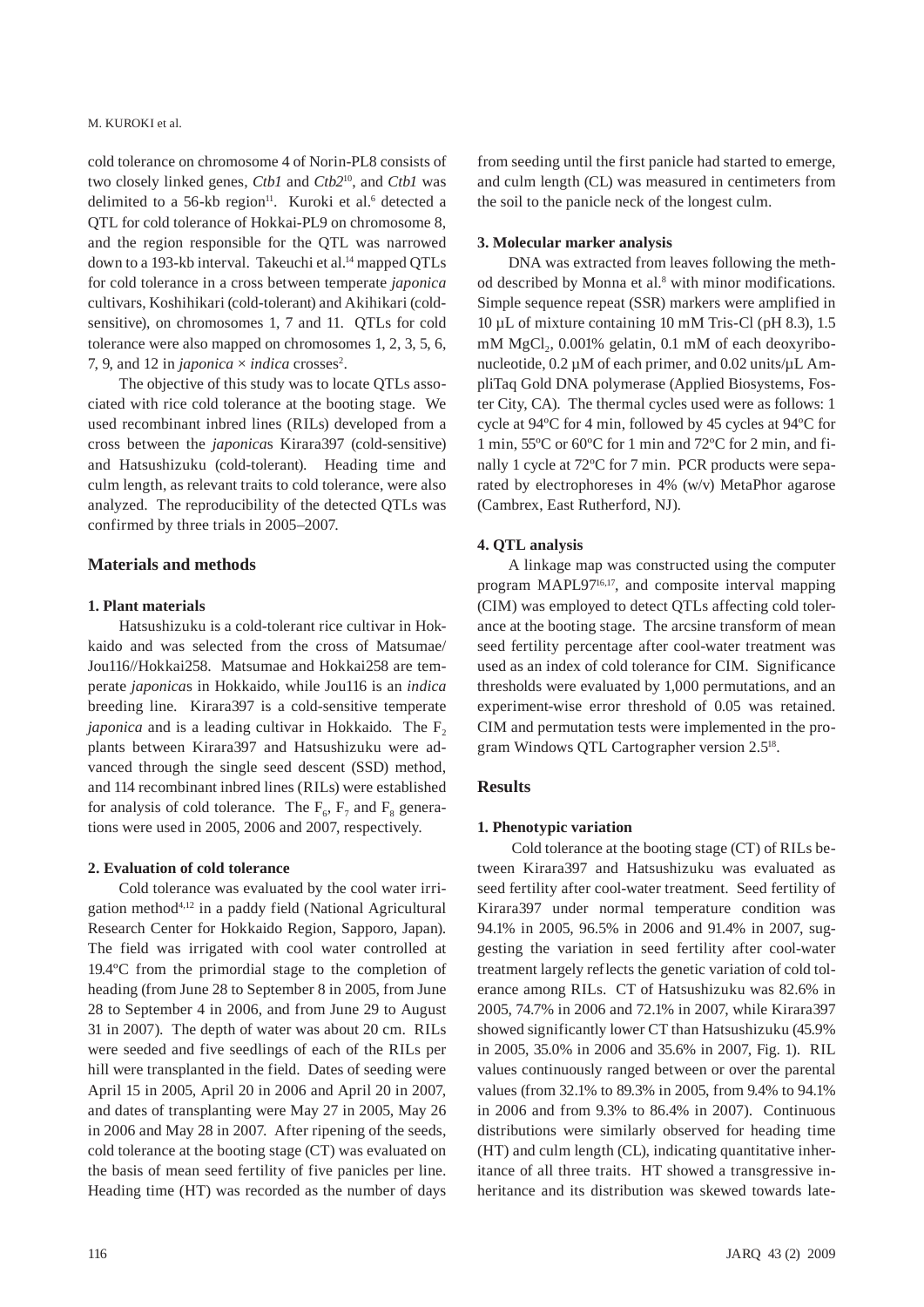

**Fig. 1. Frequency distribution of cold tolerance at the booting stage (CT), heading time (HT) and culm length (CL) in RILs**  CT was evaluated as seed fertility after cool-water treatment. The ranges and means of the parents are represented by arrows and solid triangles, respectively.

heading.

# **2. Polymorphism detection and linkage map construction**

A total of 676 SSR markers<sup>7,15</sup> distributed throughout the genome were used to survey polymorphism between Kirara397 and Hatsushizuku, and 117 markers were polymorphic (Fig. 2). The percentage of polymorphism ranged from 12.2 to 35.7%, and its mean was 17.3% over 12 chromosomes. The polymorphism frequency was much lower than that of a *japonica*  $\times$  *indica* cross<sup>2</sup> but was slightly higher than that of a *japonica* × *japonica* cross6,14. Heterozygosities at polymorphic markers ranged from 0 to 0.035, and their average is 0.006. Segregation distortions were observed for 7 markers RM1334, RM6832, RM3513, RM3601, and RM3525 on chromosome 3, RM1328 on chromosome 9 and RM5716 on chromosome 11. A linkage map consisting of 18 linkage groups and covering 1174.2 cM with a total number of 111 markers was constructed (Fig. 3). Few markers were observed on chromosomes 4 and 10, and there were several gaps even on the other chromosomes. The orders of the markers on the linkage map almost coincided with those estimated from the IRGSP genome sequence<sup>5</sup>.

# **3. QTL analysis**

The estimated experimental LOD threshold values for QTL detection ( $p > 0.05$ ) were 4.2 in 2005, 4.4 in 2006 and 3.6 in 2007 for CT. A total of five QTLs for CT were detected in the three years, and three QTLs were mapped on the region flanked by RM1003–RM3482 on the long arm of chromosome 1 (Fig. 3). The directions of the phe-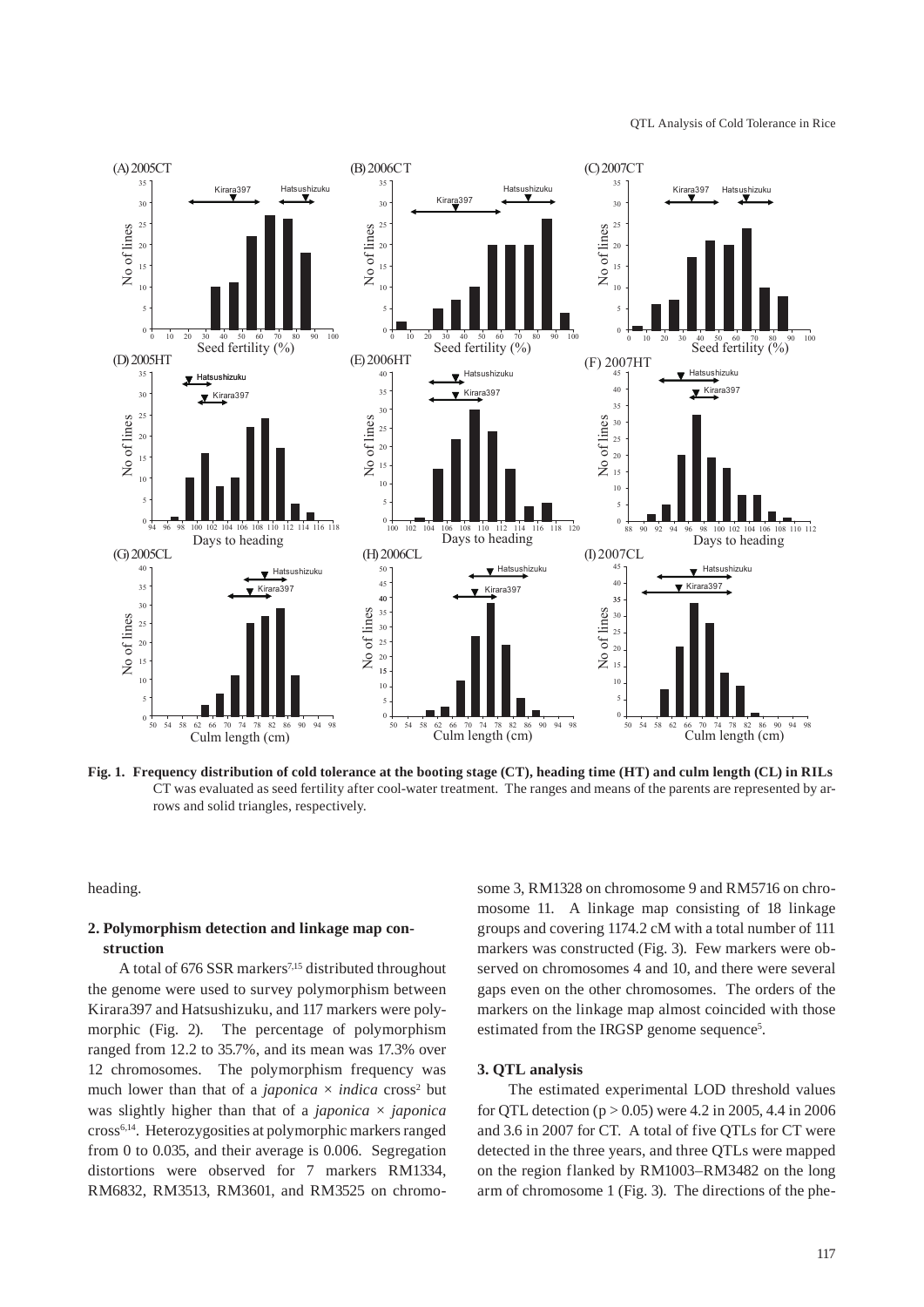

#### **Fig. 2. Polymorphic markers between Kirara397 and Hatsushizuku on the IRGSP genome sequence5**

Positions of the polymorphic SSR markers between Kirara397 and Hatsushizuku are shown on the basis of the IRGSP genome sequence. Markers with asterisks are not located on the IRGSP genome sequence. Underlined markers are not mapped to any linkage group in this study. The percentage of polymorphic markers on each chromosome is indicated in parenthesis.

notypic effects of the three QTLs for CT on chromosome 1 were all towards Hatsushizuku and accounted for 16.2– 47.3% of the phenotypic variance (Table 1). On the other QTLs for CT that was detected on the long arm of chromosome 10 in 2005 and 2007, the Kirara397 allele increased the trait value and its PVE was 35.4% in 2005 and 20.4% in 2007.

The LOD thresholds for QTL detection  $(p > 0.05)$ were estimated to be 7.6 in 2005, 4.1 in 2006 and 6.3 in 2007 for HT, and 3.8 in 2005, 3.4 in 2006 and 3.7 in 2007 for CL. Four QTLs for HT were detected on chromosomes 2 and 10. Three QTLs for HT located on the region flanked by RM1125–RM333 on the long arm of chromosome 10 in the three years accounted for 32.7– 36.7% of the phenotypic variance. Hatsushizuku provided alleles contributing lower values for HT, and their additive effects ranged from 2.1 to 4.4 days. The additional QTL for HT was detected on chromosome 2, and it accounted for 10.5% of the phenotypic variance. Three QTLs for CL were also detected on chromosomes 2 and 10.

#### **Discussion**

The QTL for CT was identified in the three-year trials on the interval between SSR markers RM1003 and RM3482 of chromosome 1, and its additive effect and PVE were in the range of 0.09–0.11 and 16.2–47.3%, respectively. We grouped RILs into the two classes (Kirara397 and Hatsushizuku groups) by genotype of RM3304 on the QTL region of chromosome 1. Significant differences in mean seed fertility were observed between the two groups for three years (12.6–16.5%), contributing to 34.4–45.2% of the differences between the parents. No QTL for HT or that for CL was detected on chromosome 1, and differences in the means of culm length between the Kirara397 and Hatsushizuku groups were small but significant (1.9–2.9 cm) whereas those of heading time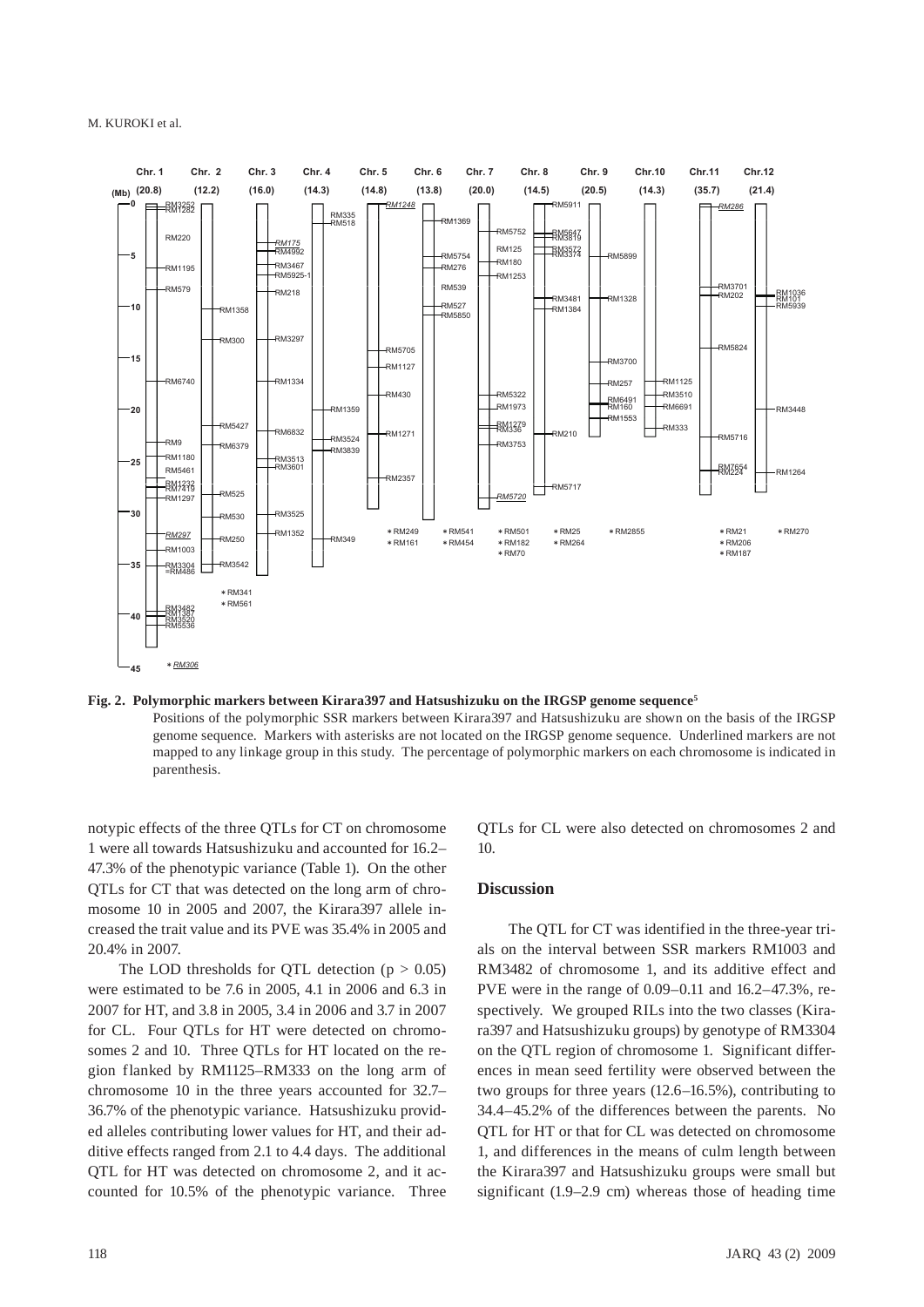

**Fig. 3. Composite interval mapping for cold tolerance at the booting stage (A), heading time (B) and culm length (C)** The horizontal lines denote the threshold levels of the LOD scores. The two-headed arrows indicate the intervals recording LOD > thresholds. The linkage map constructed in this study is shown on the bottom. :2005, :2006, :2007.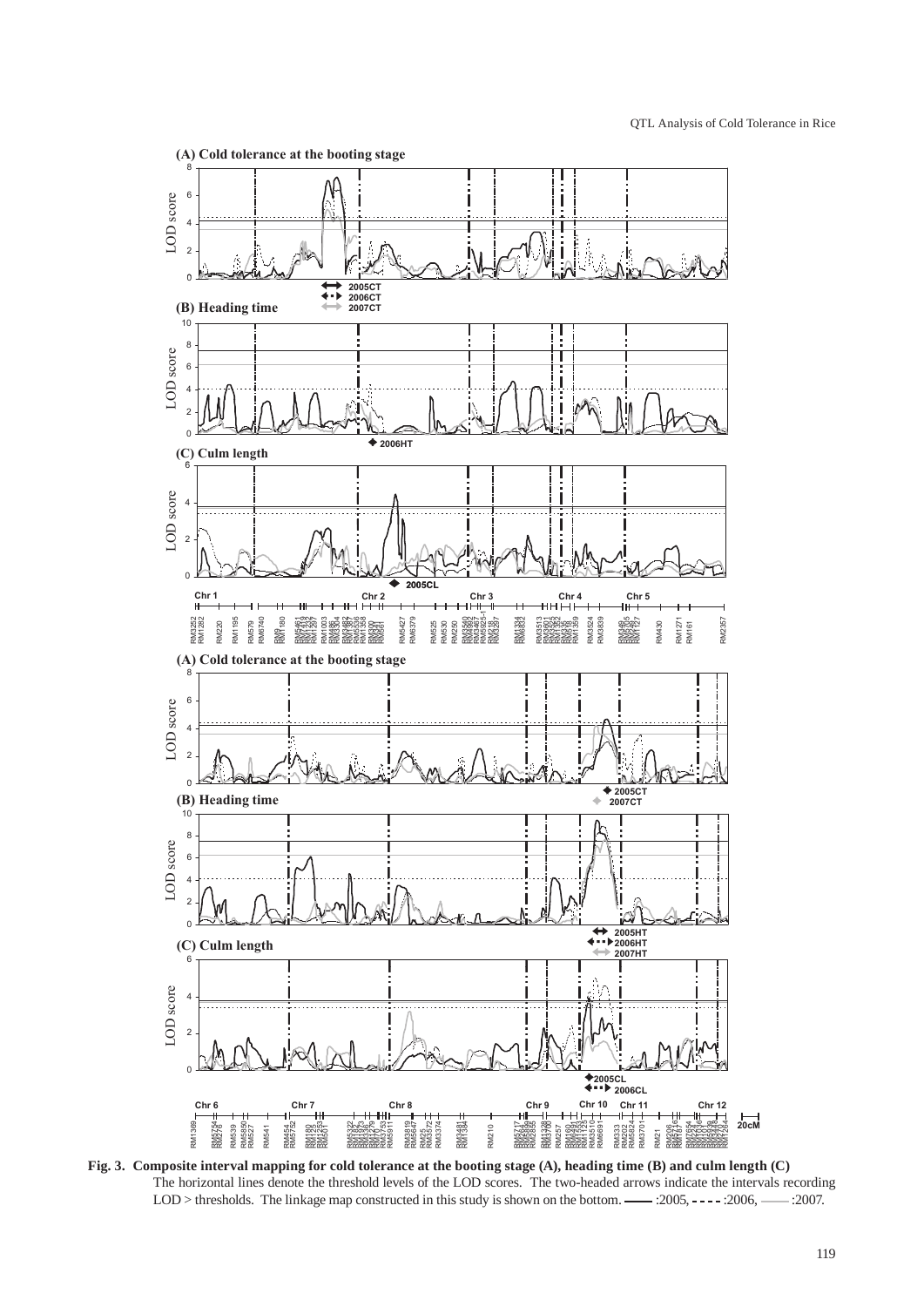| Year                                     | Chr            | Interval <sup>1</sup> | <b>LOD</b> | Additive effect <sup>2)</sup> | <b>PVE</b> |
|------------------------------------------|----------------|-----------------------|------------|-------------------------------|------------|
| Cold tolerance at the booting stage (CT) |                |                       |            |                               |            |
| 2005                                     | 1              | RM1003-RM3482         | 7.4        | 0.09                          | 0.252      |
| 2006                                     | 1              | RM1003-RM3482         | 6.4        | 0.11                          | 0.473      |
| 2007                                     | 1              | RM1003-RM3482         | 5.0        | 0.09                          | 0.162      |
| 2005                                     | 10             | RM6691-RM333          | 4.7        | $-0.09$                       | 0.354      |
| 2007                                     | 10             | RM3510-RM6691         | 4.2        | $-0.08$                       | 0.204      |
| Heading time (HT)                        |                |                       |            |                               |            |
| 2006                                     | $\overline{c}$ | RM300-RM341           | 4.5        | $-0.8$                        | 0.105      |
| 2005                                     | 10             | RM3510-RM333          | 9.5        | $-2.7$                        | 0.336      |
| 2006                                     | 10             | RM1125-RM333          | 8.9        | $-2.1$                        | 0.327      |
| 2007                                     | 10             | RM3510-RM333          | 7.7        | $-4.4$                        | 0.367      |
| Culm length (CL)                         |                |                       |            |                               |            |
| 2005                                     | $\overline{c}$ | RM561-RM5427          | 4.5        | 1.1                           | 0.446      |
| 2005                                     | 10             | RM1125-RM3510         | 4.0        | $-1.8$                        | 0.390      |
| 2006                                     | 10             | RM1125-RM333          | 5.0        | $-2.2$                        | 0.224      |

**Table 1. QTLs for cold tolerance, heading time and culm length**

1): Markers flanking intervals in which LOD values were above the thresholds.

2): Additive effect of the Hatsushizuku allele.

between the groups were not significant (0.6–1.3 day) in all three trials. These results suggest that the QTL on chromosome 1 has a major effect on the variation of CT between Kirara397 and Hatsushizuku without affecting HT and CL. Takeuchi et al.<sup>14</sup> reported that *qCT-1*, a QTL for CT at the booting stage, was mapped to the interval between RFLP markers R494 and R858 on chromosome 1. The region of the QTL for CT on chromosome 1 was overlapped with *qCT-1* on the basis of the positions on the IRGSP sequence<sup>5</sup> of the flanking markers of the two QTLs. Fine mapping of the QTL for CT on chromosome 1 would be useful not only for clarifying the identity of the two QTLs but also for dissecting the function of the OTL.

We detected a QTL for heading time on chromosome 10 in every year in the three-year period (2005– 2007). Their additive effects were all towards Hatsushizuku (2.0–4.4 days), and comparatively large PVE values were observed (24.4–36.7%). On the same region, QTL for culm length (in 2005 and 2006) and QTL for cold tolerance (in 2005 and 2007) were also detected. Furthermore, LOD peak was observed for CT in 2006 (LOD = 3.0), while they were below the threshold  $(LOD = 4.4)$ . We observed significant differences not only in HT ( $p <$ 0.001%) but also in CL and CT ( $p = 0.1-1$ %) between the genetic classes of RILs that grouped by genotype of RM6691 on chromosome 10. The alleles derived from Hatsushizuku contributed to early heading, short culm length, and cold sensitivity, and their direction did not

change during the three-year period. Narrowing down these QTLs on chromosome 10 by a survey and use of additional polymorphic markers will reveal the relationship among them, while in this study we could identify only four polymorphic markers on that chromosome.

The percentage of polymorphism between Kirara397 and Hatsushizuku was higher than that between other *japonicas*<sup>6,14</sup>. This may be partly because Hatsushizuku is derived from an *indica* line. Several large genomic regions without polymorphic markers between Kirara397 and Hatsushizuku were observed (Fig. 2), indicating that the linkage map constructed in this study do not cover the whole genome. Since the QTLs detected in this study did not fully explain the phenotypic variance, other QTLs might remain to be detected. Several LOD peaks were observed at other regions than the QTLs identified in this study, while they were below the estimated thresholds (Fig. 3). Other QTLs for CT, HT and CL should be found using a reconstructed linkage map with higher coverage than that used in this study.

Hatsushizuku is characterized by higher productivity and lower protein content in brown rice than Kirara397 besides its superior CT<sup>3</sup>. RILs established in this study were also available for the analyses of these useful traits. Hatsushizuku is thought to be suitable for use as a parent in breeding, because its agronomical traits are so excellent that it was recommended as the first cultivar for 'sake' (Japanese rice wine) brewing in Hokkaido. In this study, we confirmed the reproducibility of the QTL for